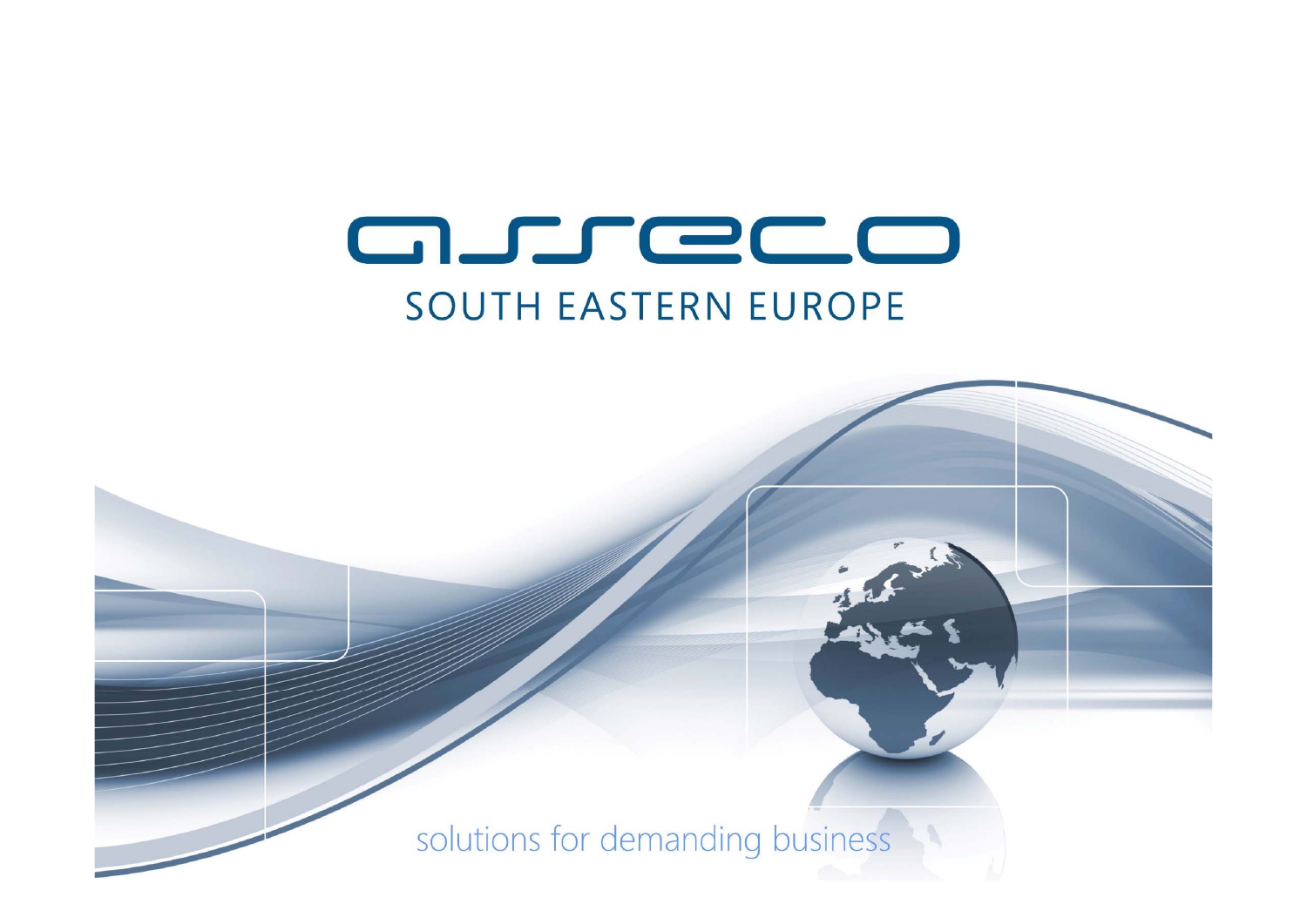solutions for demanding business



## Financial Results for Q1 2014

May 5th, 2014 **Warsaw**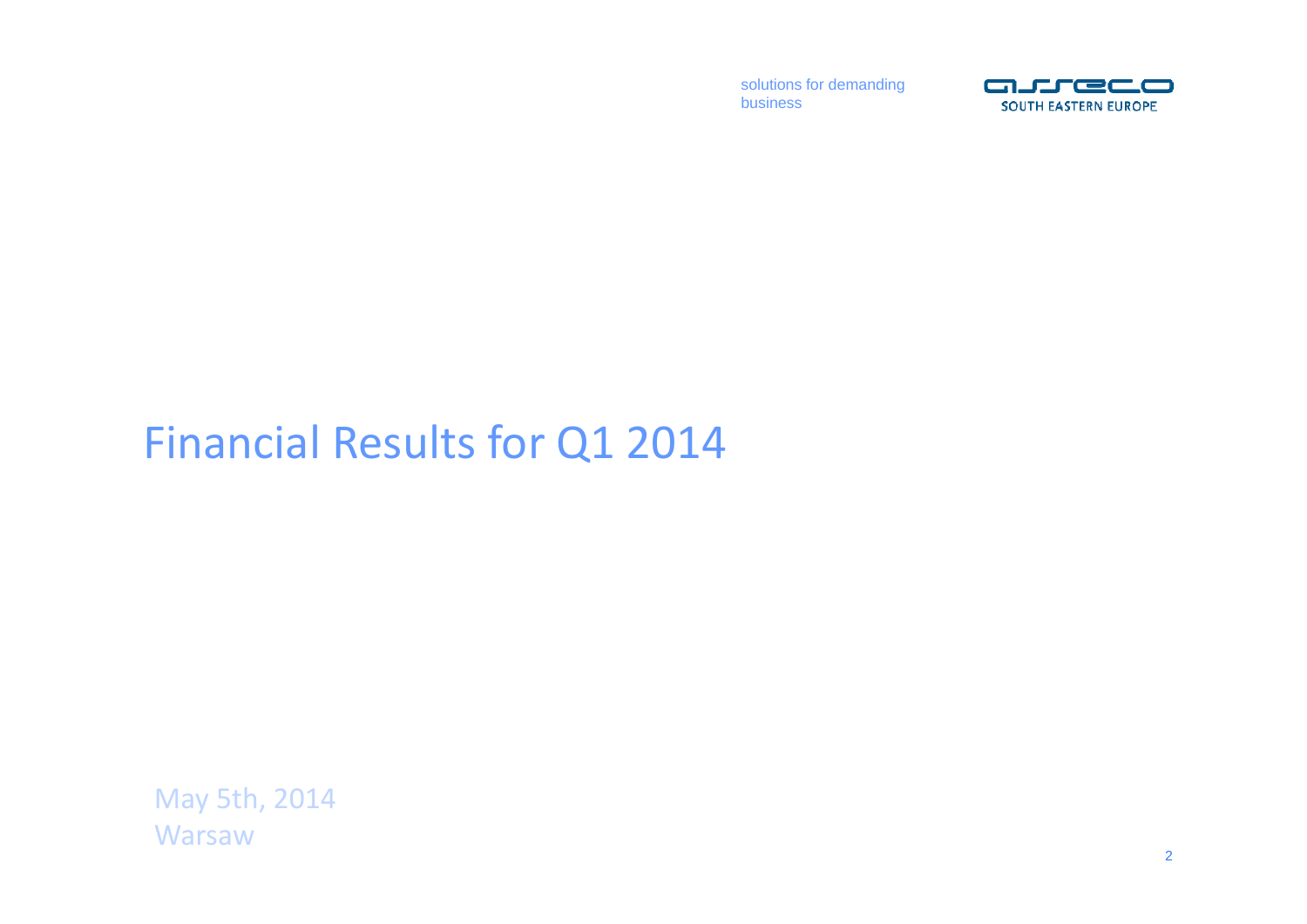

### **Q1.2014 Highlights**

- $\bullet$ Increased interest in **new investments** in the financial sector
- •Appearing **new entrants** on the financial scene, both utilities and non present banks
- •**• Interest in building Multichannel approach**
- $\bullet$ Continuing interest in payment infrastructure **outsourcing**
- •Growth in **New Markets** business for ASEE
- $\bullet$ **Delivery** still shows **weak** points
- $\bullet$ Continued **restructuring in Romania**
- $\bullet$ **Positive turn‐around** of ex‐**Sigma** business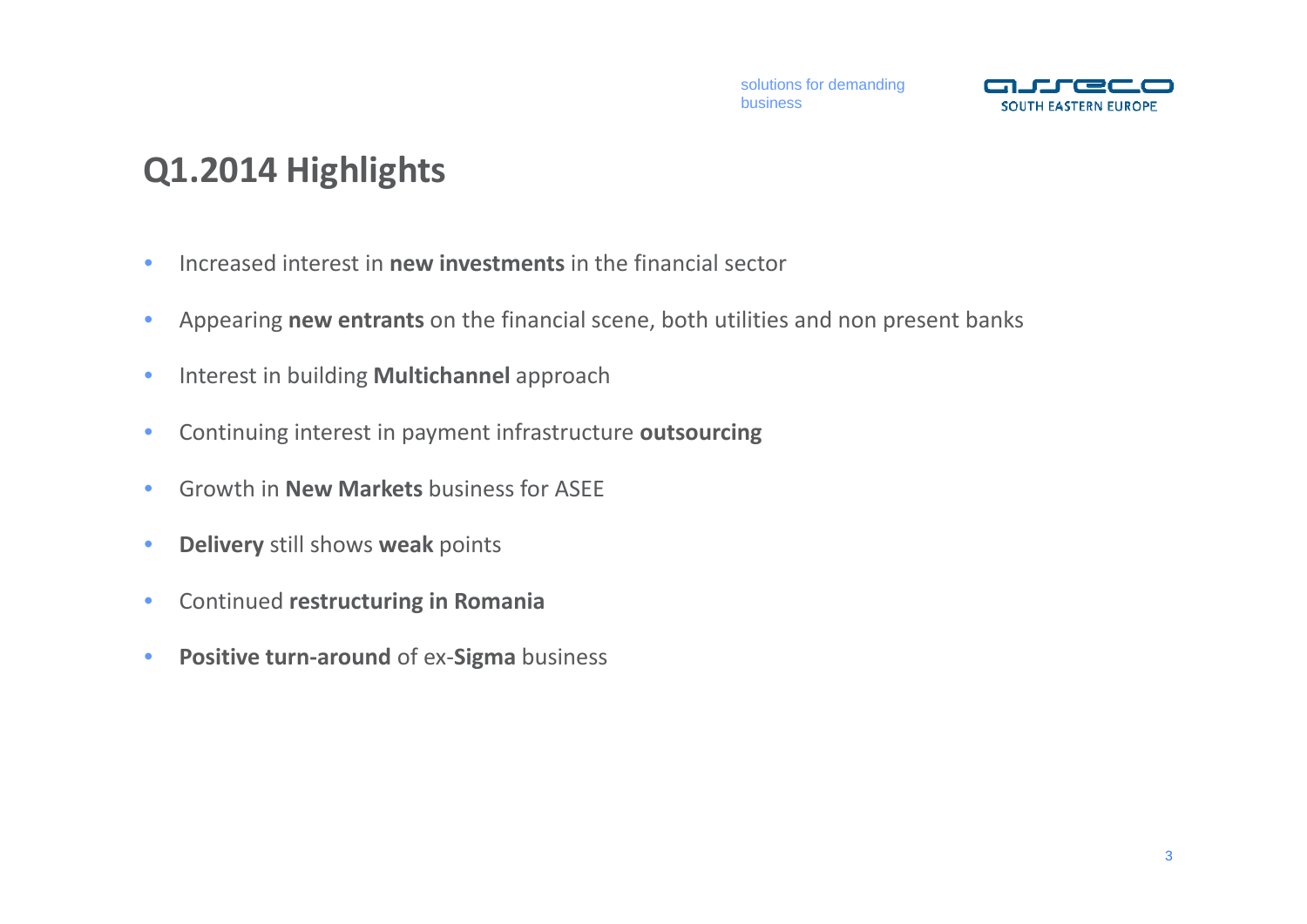

### **Q1'14 shows drop in EBIT compared to last year**

| <b>mEUR</b>          | Q1 2014 | Q1 2013 | ∆ YoY  |
|----------------------|---------|---------|--------|
| <b>Revenue Total</b> | 23.7    | 24.1    | $-2%$  |
| <b>EBITDA</b>        | 3.0     | 3.1     | $-4%$  |
| <b>EBIT</b>          | 1.9     | 2.4     | $-19%$ |
| <b>NPAT</b>          | 1.7     | 1.9     | $-11%$ |
| <b>EBITDA %</b>      | 13%     | 13%     |        |
| EBIT %               | 8%      | 10%     |        |
| <b>mPLN</b>          | Q1 2014 | Q1 2013 | ∆ YoY  |
| <b>Revenue Total</b> | 99.3    | 100.6   | $-1%$  |
| <b>EBITDA</b>        | 12.6    | 13.1    | $-4%$  |
| <b>EBIT</b>          | 8.0     | 9.9     | $-19%$ |
| NPAT normalised*     | 7.0     | 7.8     | $-10%$ |
| <b>EBITDA %</b>      | 13%     | 13%     |        |
| EBIT %               | 8%      | 10%     |        |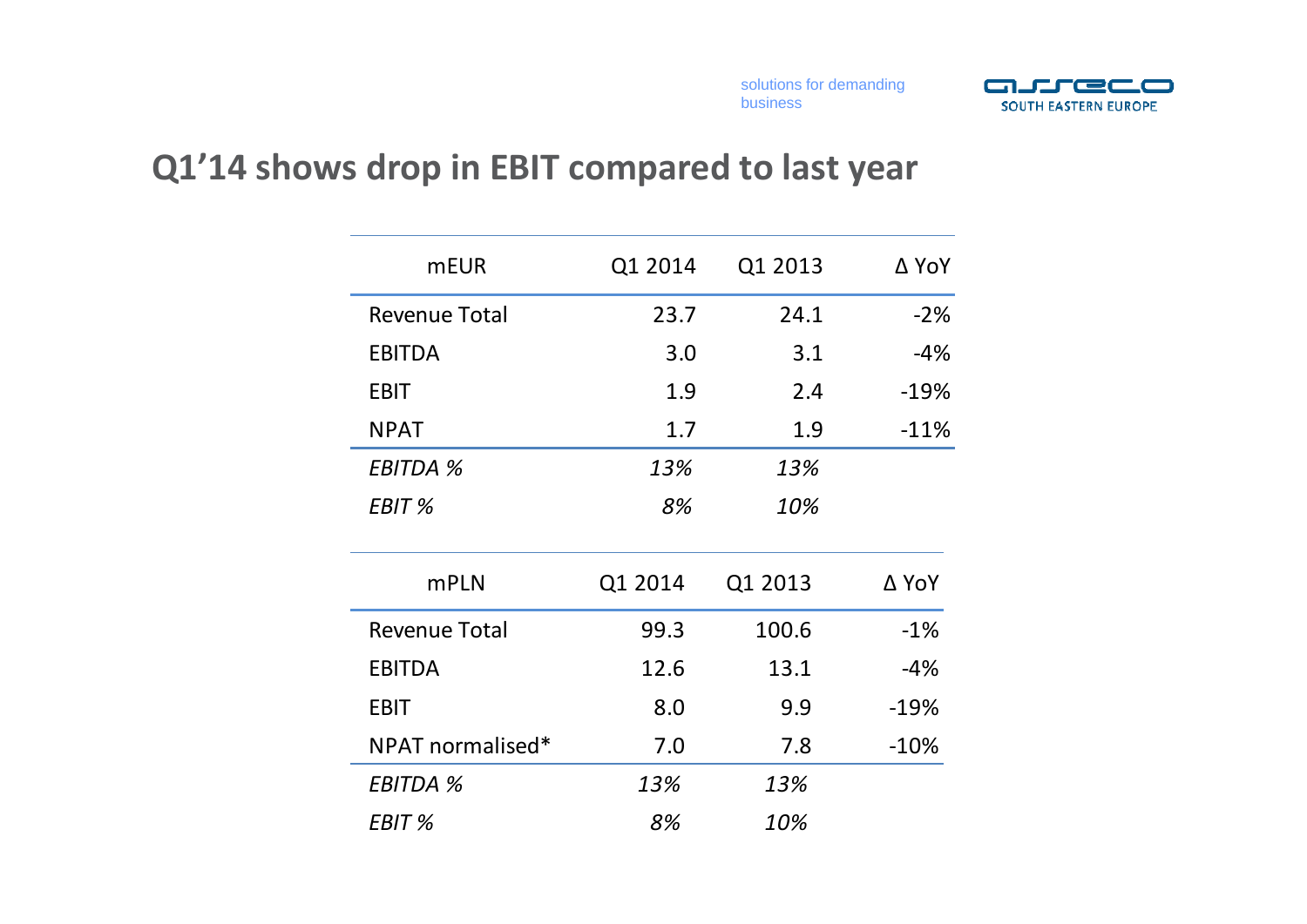

### **Revenue and EBIT contribution by countries in Q1.2014\***

| <b>kEUR</b>  | Revenue<br>Q1 2014 | Revenue<br>Q1 2013 | Change | % Diff | <b>EBIT</b><br>Q1 2014 | <b>EBIT</b><br>Q1 2013 | Change | % Diff    | <b>NPAT</b><br>Q1 2014 | <b>NPAT</b><br>Q1 2013 | Change | % Diff  |
|--------------|--------------------|--------------------|--------|--------|------------------------|------------------------|--------|-----------|------------------------|------------------------|--------|---------|
| Alb          | 97                 | 132                | $-35$  | $-27%$ | 18                     | 23                     | -5     | $-22%$    | 15                     | 23                     | -8     | $-35%$  |
| B&H          | 723                | 1024               | $-301$ | $-29%$ | 103                    | 133                    | $-30$  | $-23%$    | 90                     | 120                    | $-30$  | $-25%$  |
| Bul          | 130                | 213                | $-83$  | -39%   | $-92$                  | 2                      | -94    | -4700%    | $-74$                  | 6                      | -80    | -1333%  |
| Cro          | 3558               | 2 3 7 9            | 1179   | +50%   | -56                    | $-93$                  | 37     | $-40%$    | $-96$                  | $-92$                  | $-4$   | $+4%$   |
| Kos          | 943                | 943                | 0      | 0%     | 21                     | $\mathbf{1}$           |        | 20 +2000% | 20                     | $-7$                   | 27     | $-386%$ |
| Mac          | 3 1 4 4            | 4 1 2 9            | $-985$ | $-24%$ | 376                    | 579                    | $-203$ | $-35%$    | 329                    | 484                    | $-155$ | $-32%$  |
| Mon          | 396                | 353                | 43     | $+12%$ | 91                     | 88                     | 3      | $+3%$     | 86                     | 82                     | 4      | $+5%$   |
| Pol          | 320                | 454                | $-134$ | $-30%$ | $-23$                  | 20                     | $-43$  | $-215%$   | $-58$                  | $-164$                 | 106    | $-65%$  |
| Rom          | 4 7 9 2            | 4390               | 402    | $+9%$  | 286                    | 32                     | 254    | +794%     | 250                    | 54                     | 196    | +363%   |
| Ser          | 6573               | 7033               | -460   | $-7%$  | 633                    | 1 1 0 3                | $-470$ | $-43%$    | 558                    | 939                    | $-381$ | $-41%$  |
| Slo          | 337                | 228                | 109    | +48%   | 8                      | 29                     | $-21$  | $-72%$    | $\overline{z}$         | 24                     | $-17$  | $-71%$  |
| Tur          | 2685               | 2833               | $-148$ | -5%    | 546                    | 445                    | 101    | $+23%$    | 547                    | 399                    | 148    | +37%    |
| <b>GASEE</b> | 23 698             | 24 111             | $-413$ | $-2%$  | 1911                   | 2 3 6 2                | $-451$ | $-19%$    | 1674                   | 1868                   | $-194$ | $-10%$  |





*\* All data in EUR thousands [in brackets 2013 split]*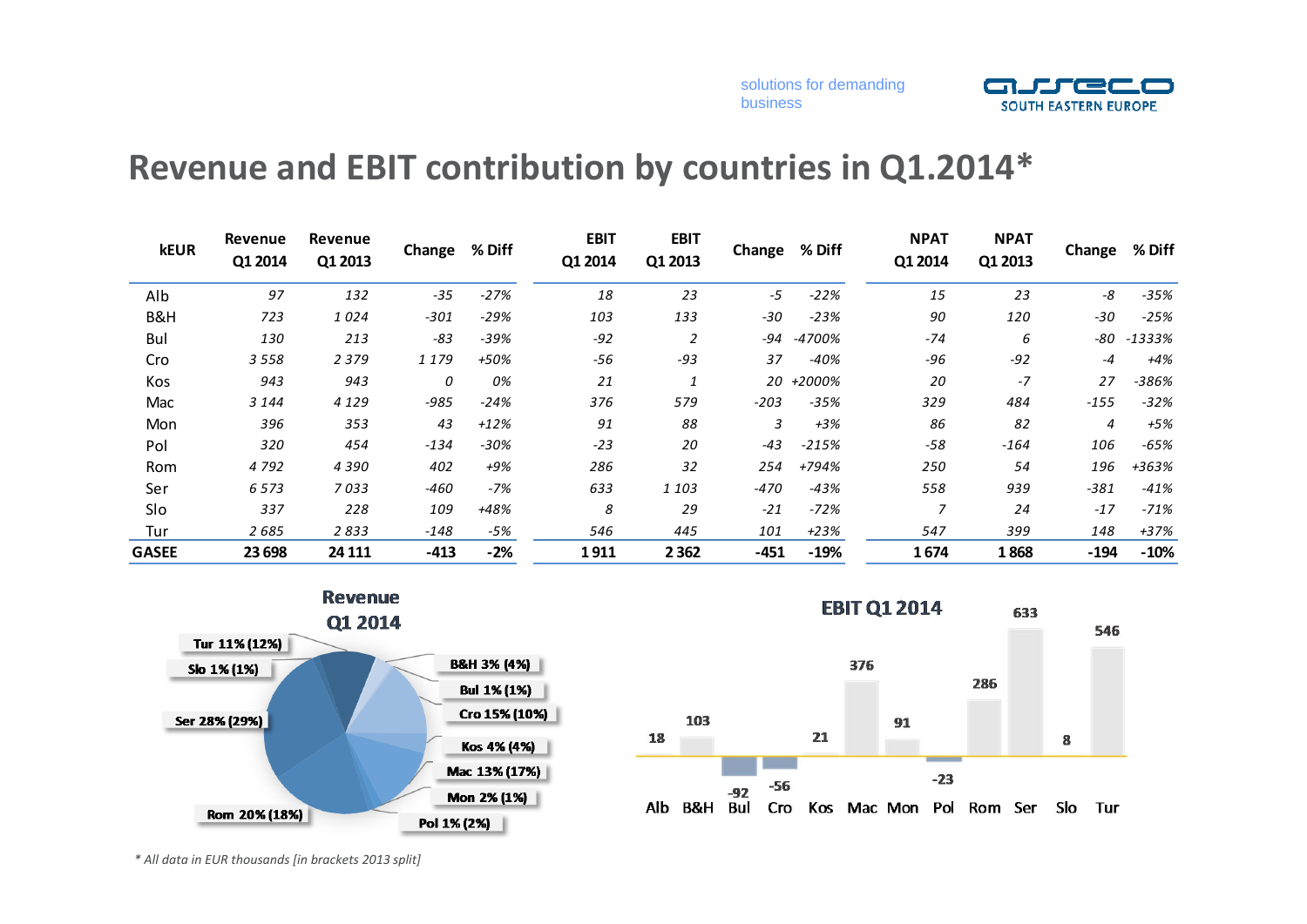solutions for demanding business



### **Liquidity**

| <b>mEUR</b>                                    | <b>Asseco SEE</b> | <b>Asseco SEE Group</b> |                |        |
|------------------------------------------------|-------------------|-------------------------|----------------|--------|
|                                                | Q1 2014           | Q1 2014                 | <b>2013 YE</b> | Δ      |
| Cash and cash equivalents                      | 0.5               | 8.6                     | 8.0            | 0.5    |
| Short term and long term investments           | 1.5               | 6.2                     | 6.4            | $-0.2$ |
| Short term and long term debt <sup>*</sup>     | 0.0               | $-0.1$                  | $-0.7$         | 0.6    |
| <b>Net Cash</b>                                | 1.9               | 14.6                    | 13.7           | 0.9    |
| Receivables and Prepayments                    | 2.6               | 27.0                    | 32.5           | $-5.6$ |
| Liabilities, Provisions and Deferred<br>Income | $-1.5$            | $-19.7$                 | $-26.5$        | 6.8    |
| Inventory                                      | 0.0               | 4.2                     | 4.3            | 0.0    |
| <b>Operational Balance</b>                     | 3.0               | 26.2                    | 24.1           | 2.1    |

PLN 16.6m dividend to be distributed on July 30th (PLN 0,32 per share)

\*) debt for purchase of hardware for outsourcing projects exluded (8.3 mEUR as at the end of Q1'14, 2.6 mEUR as at the end of Q4'13)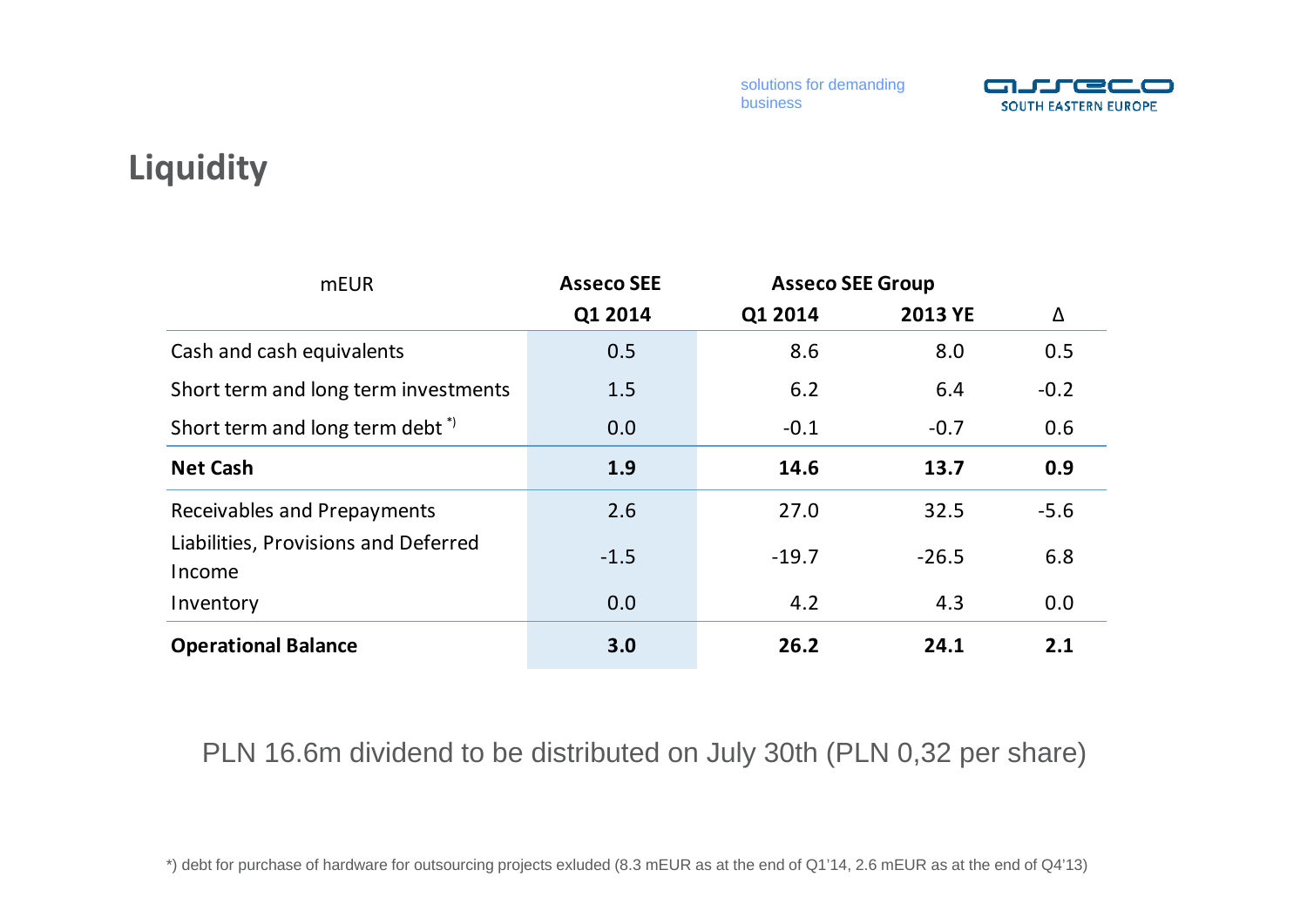



### **Revenue and EBIT contribution by segments in Q1.2014\***

| <b>kEUR</b>             | <b>Revenue</b> | Revenue | Change | <b>EBIT</b> | <b>EBIT</b> |                  |
|-------------------------|----------------|---------|--------|-------------|-------------|------------------|
|                         | Q1 2014        | Q1 2013 |        | Q1 2014     | Q1 2013     | Change           |
| <b>Banking</b>          | 6 100          | 6913    | $-813$ | 211         | 919         | $-708$           |
| Payments                | 6946           | 5 900   | 1046   | 1 1 4 8     | 1 144       | $\boldsymbol{4}$ |
| Integration             | 10652          | 11 298  | -646   | 552         | 299         | 253              |
| <b>Asseco SEE Group</b> | 23 698         | 24 111  | $-413$ | 1911        | 2 3 6 2     | $-450$           |

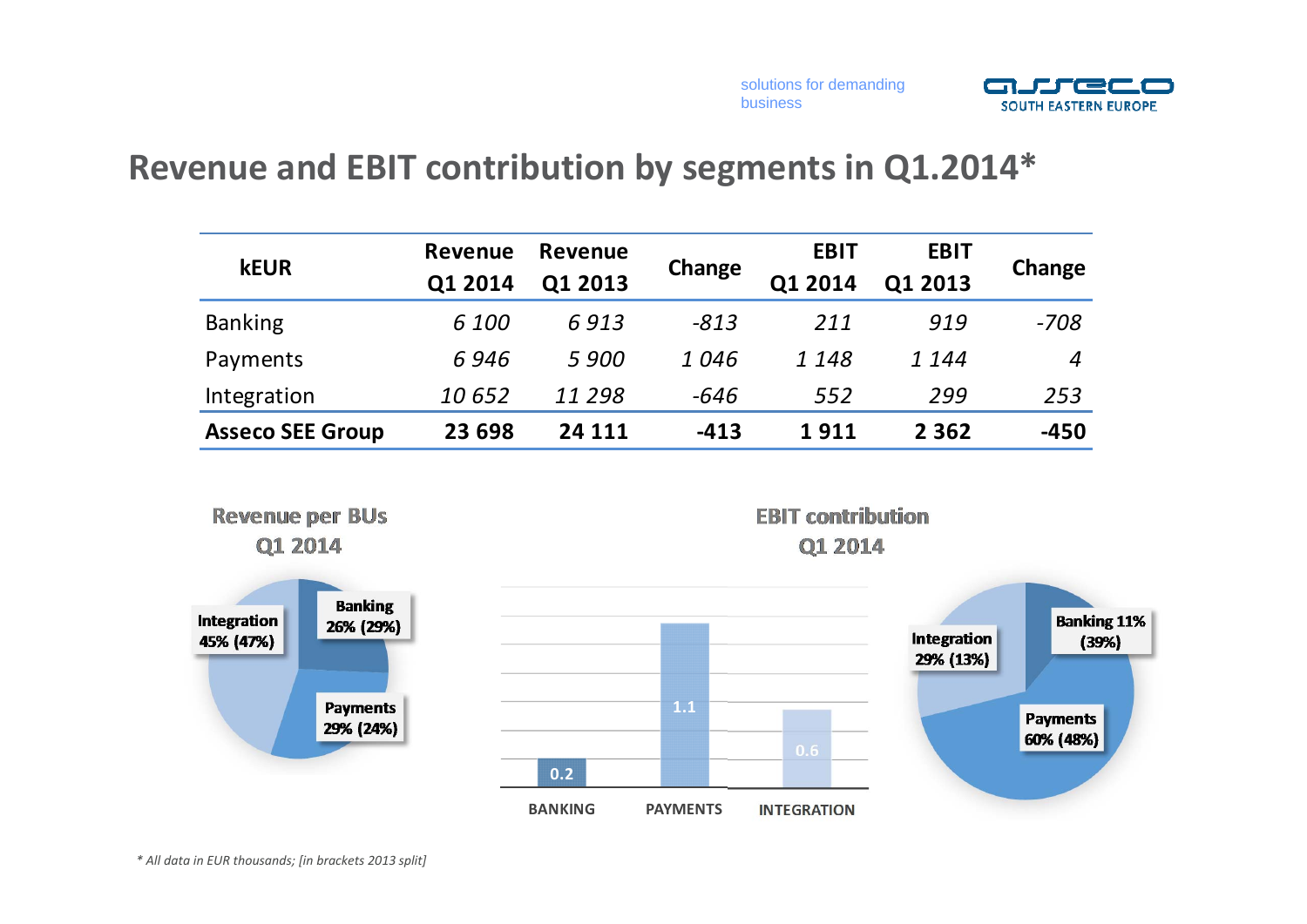

### **Banking BU: Q1.2014 results and highlights**

| <b>mEUR</b>     | Q1 2014 Q1 2013 |     |        |
|-----------------|-----------------|-----|--------|
| Revenue Total   | 6.1             | 6.9 | $-12%$ |
| <b>EBITDA</b>   | 0.6             | 1.2 | $-47%$ |
| <b>EBIT</b>     | 0.2             | 0.9 | $-77%$ |
| <b>EBITDA %</b> | 10%             | 17% |        |
| EBIT %          | 3%              | 13% |        |

#### **Highlights:**

- $\bullet$  Signed Letters of Intent (contracts waiting for formal approval of National Bank of Serbia) for **ASEBA Experience and ASEBA Multichannel** with Telenor Bank in Serbia (ASEE Serbia with ASEE Macedonia and ASEE Croatia – cross‐sell)
- $\bullet$  Two contracts with <sup>a</sup> leading multinational bank in Bulgaria for implementation of **ASEBA Experience Customer Insight** and **ASEBA Experience Collateral Management** (ASEE in Serbia and Macedonia to participate – cross sell)
- •Signed contract with Makedonska Banka in Macedonia for **Core Banking**
- •**Fatca Compliance Solution** contracts signed in Romania and Turkey
- $\bullet$ • 3 new contracts with leasing companies, one in Saudi Arabia two in Turkey for implementation of **LeaseFlex**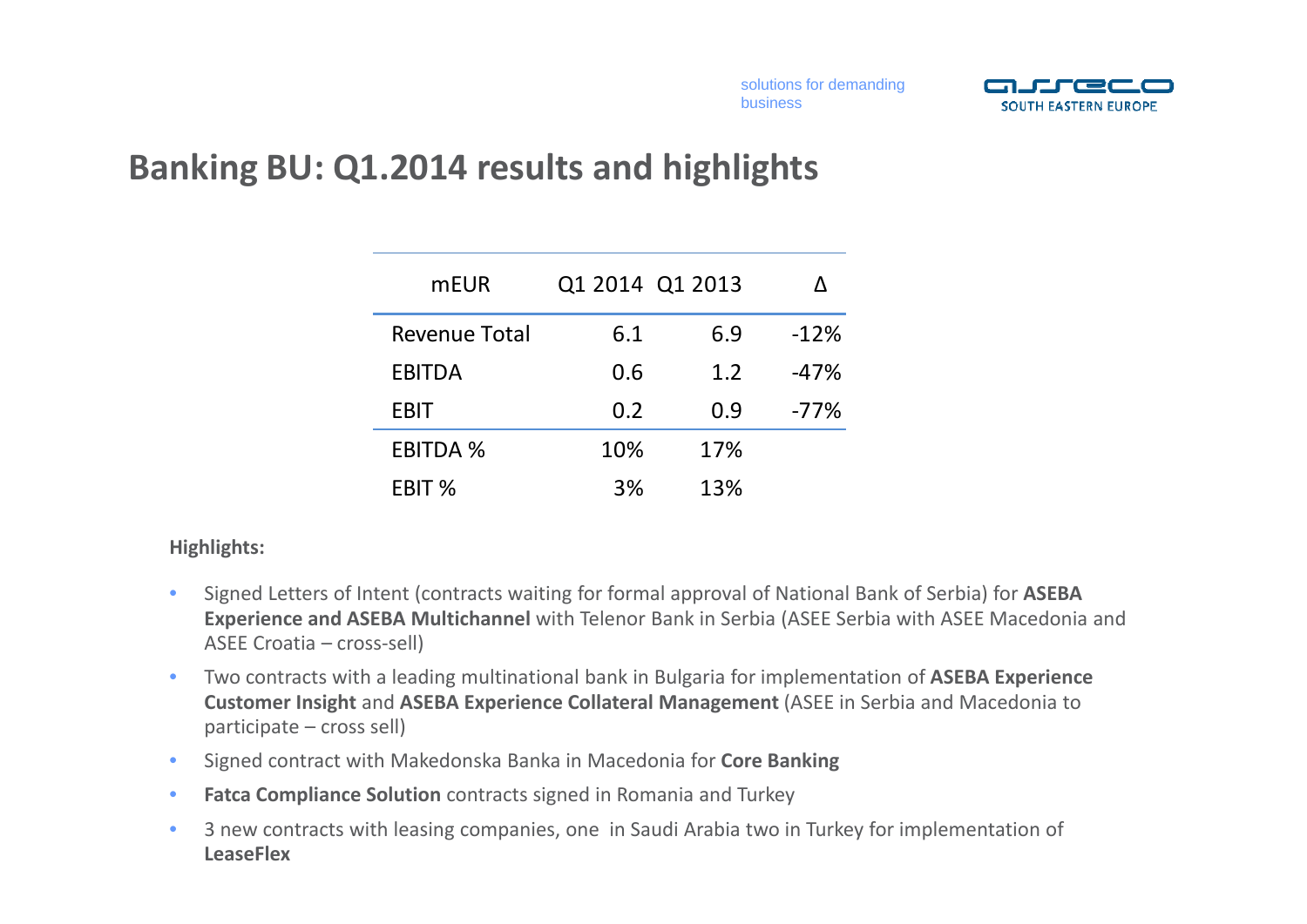

### **Payment BU: Q1.2014 results and highlights**

| <b>mEUR</b>          | Q1 2014 Q1 2013 |     |        |
|----------------------|-----------------|-----|--------|
| <b>Revenue Total</b> | 6.9             | 5.9 | $+18%$ |
| <b>EBITDA</b>        | 1.7             | 1.4 | $+16%$ |
| <b>EBIT</b>          | 1.1             | 1.1 | $+0\%$ |
| <b>EBITDA %</b>      | 24%             | 24% |        |
| EBIT %               | 17%             | 19% |        |

#### **Highlights:**

- $\bullet$ Signed 5Y contract starting March 2014 with Banca Intesa in Serbia for **outsourcing of 12.5k POS terminals**
- •Signed 7Y contract with Croatia Banka in Croatia for **outsourcing of terminals** starting June 2014
- • Signed Letter of Intent (contracts waiting for formal approval of National Bank of Serbia) with Telenor Bank in Serbia for **ATM delivery and services**
- $\bullet$ Signed contract with the biggest Turkish web‐offering site for **Merchant Safe Unipay**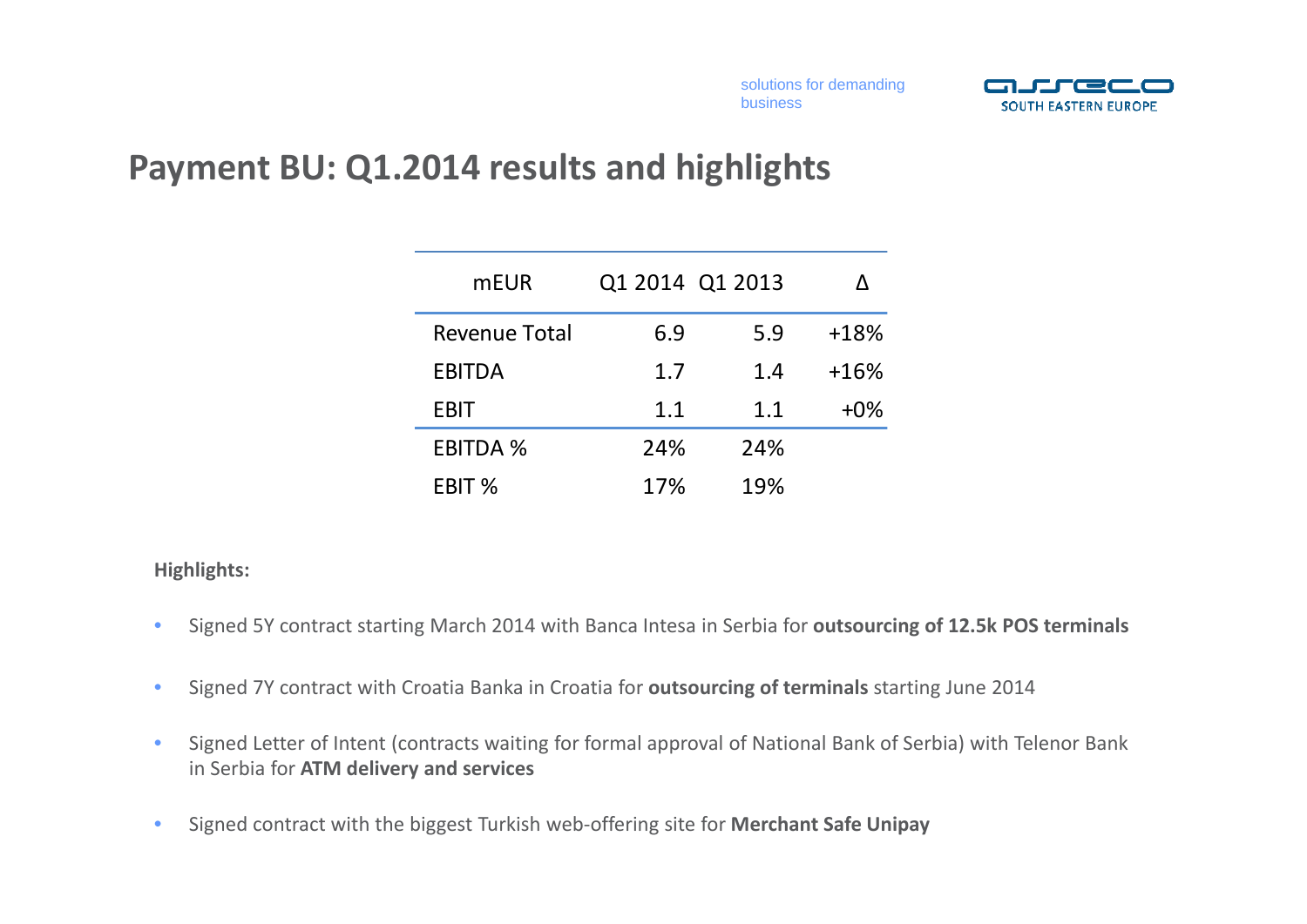

### **SI BU: Q1.2014 results and highlights**

| mEUR            | Q1 2014 Q1 2013 |      |        |
|-----------------|-----------------|------|--------|
| Revenue Total   | 10.7            | 11.3 | $-6%$  |
| <b>EBITDA</b>   | 0.7             | 0.5  | $+41%$ |
| <b>EBIT</b>     | 0.6             | 0.3  | $+85%$ |
| <b>EBITDA %</b> | 7%              | 5%   |        |
| EBIT %          | 5%              | 3%   |        |

#### **Highlights:**

- • Signed contract with Ministry of Information Society and Administration in Macedonia for implementation of **Information System for HR Management**
- • Contract in Croatia for implementation of **ASEBA CMS with CAS functionalities** for Electronic Health Card System (participation of ASEE in Macedonia– cross sell)
- • Two contracts with Permanent Electoral Authority in Romania for **infrastructure expanding computing capacity and data storage of IT system of the Electoral Register**
- •**• Contract for Contact Center** in NLB Tutunska Banka in Macedonia (cross-sell from ASEE Croatia)
- • Signed contract with bank in Turkey for implementation of **Application Performance Management system** based on **Compuware solution**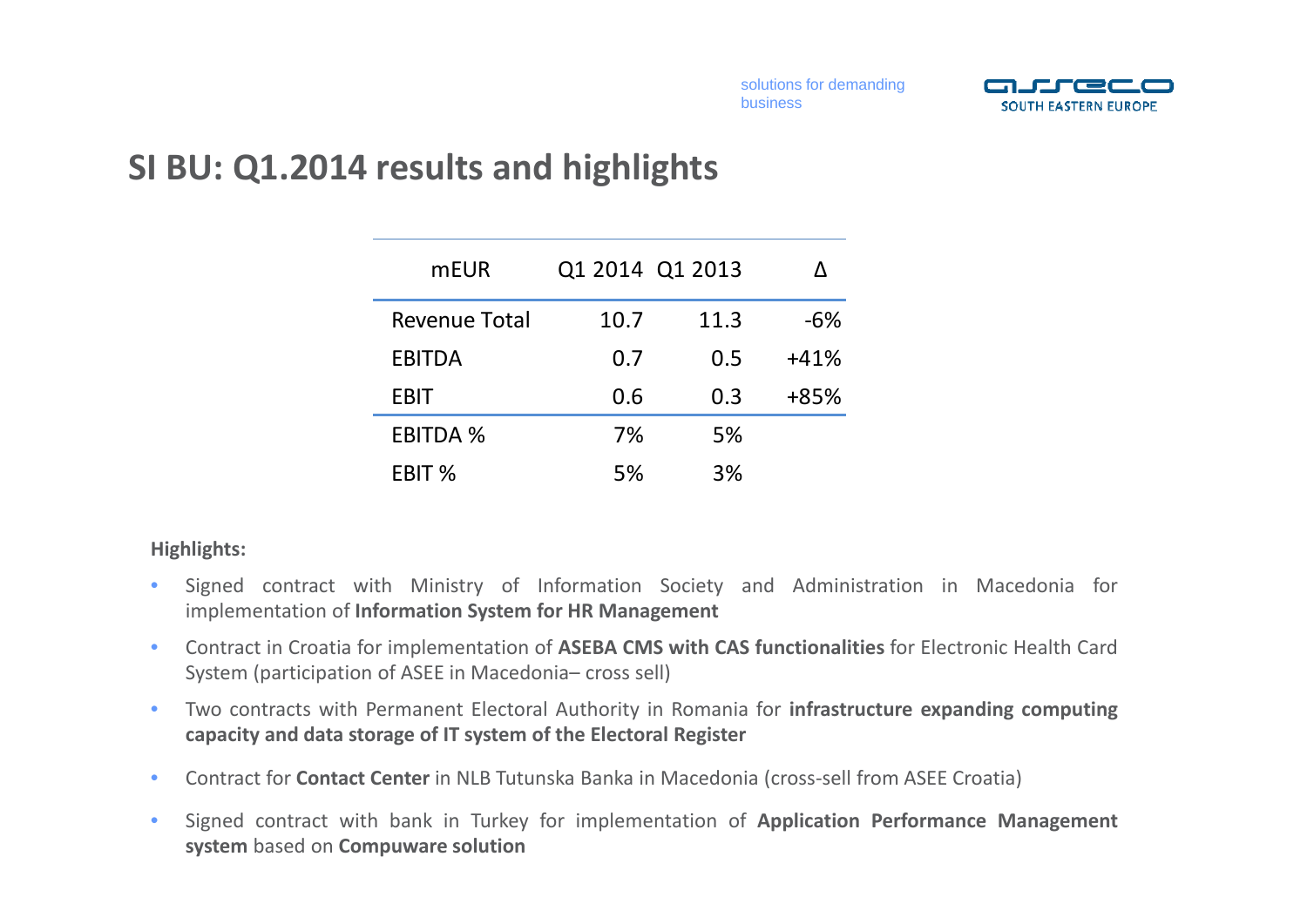

### **Improvement of backlog in M1 (FY)**

| <b>mEUR</b> | 2014** | $2013*$ | Diff   |
|-------------|--------|---------|--------|
| Rev BL      | 72.7   | 67.2    | $+8\%$ |
| M1 RL       | 53.0   | 45.8    | $+16%$ |



\* BL 2013 as at 10/04/2013 \*\* BL 2014 as at 14/04/2014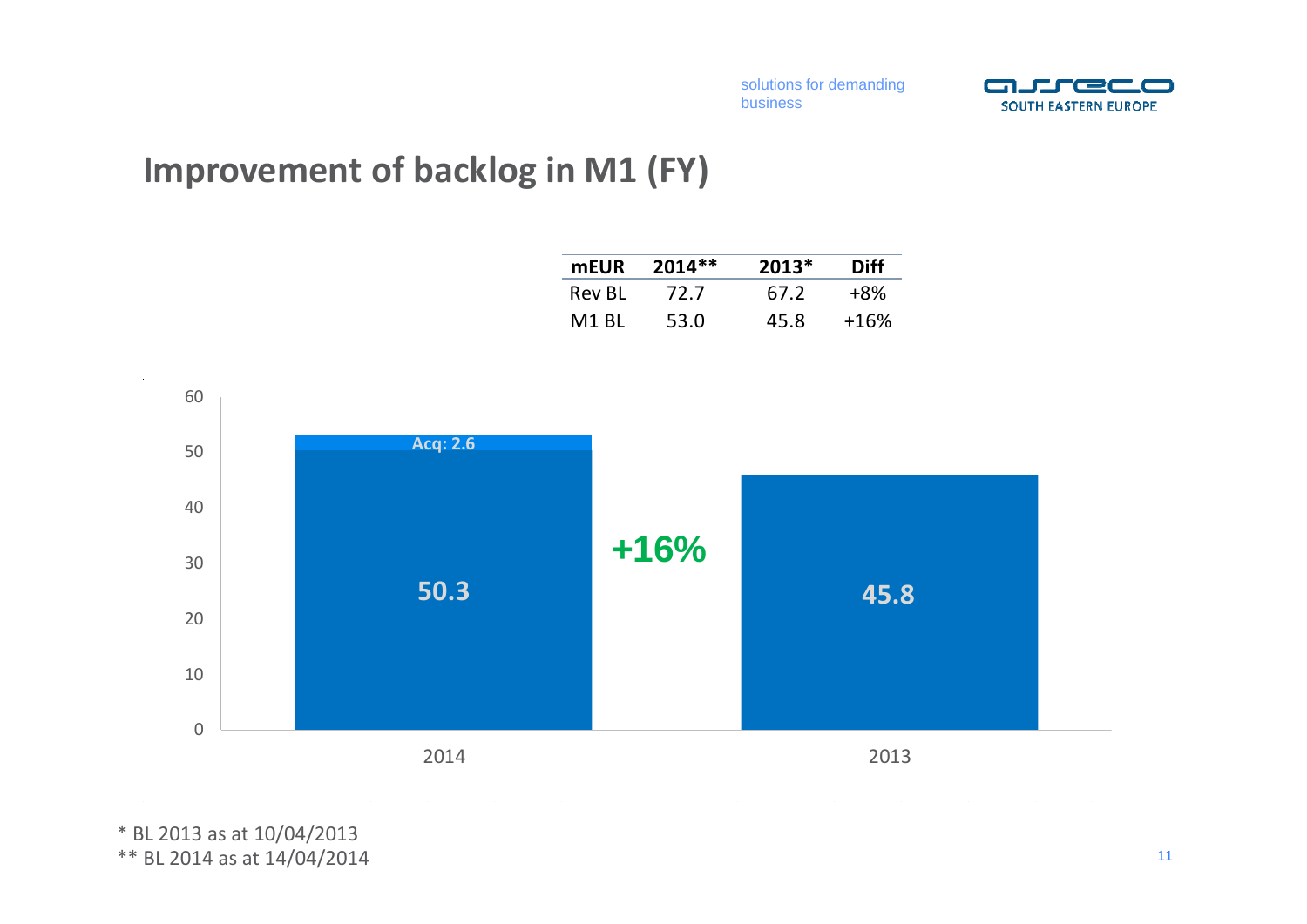

### **Improvement of backlog in M1 (Q2)**



\* BL 2013 as at 10/04/2013 \*\* BL 2014 as at 14/04/2014